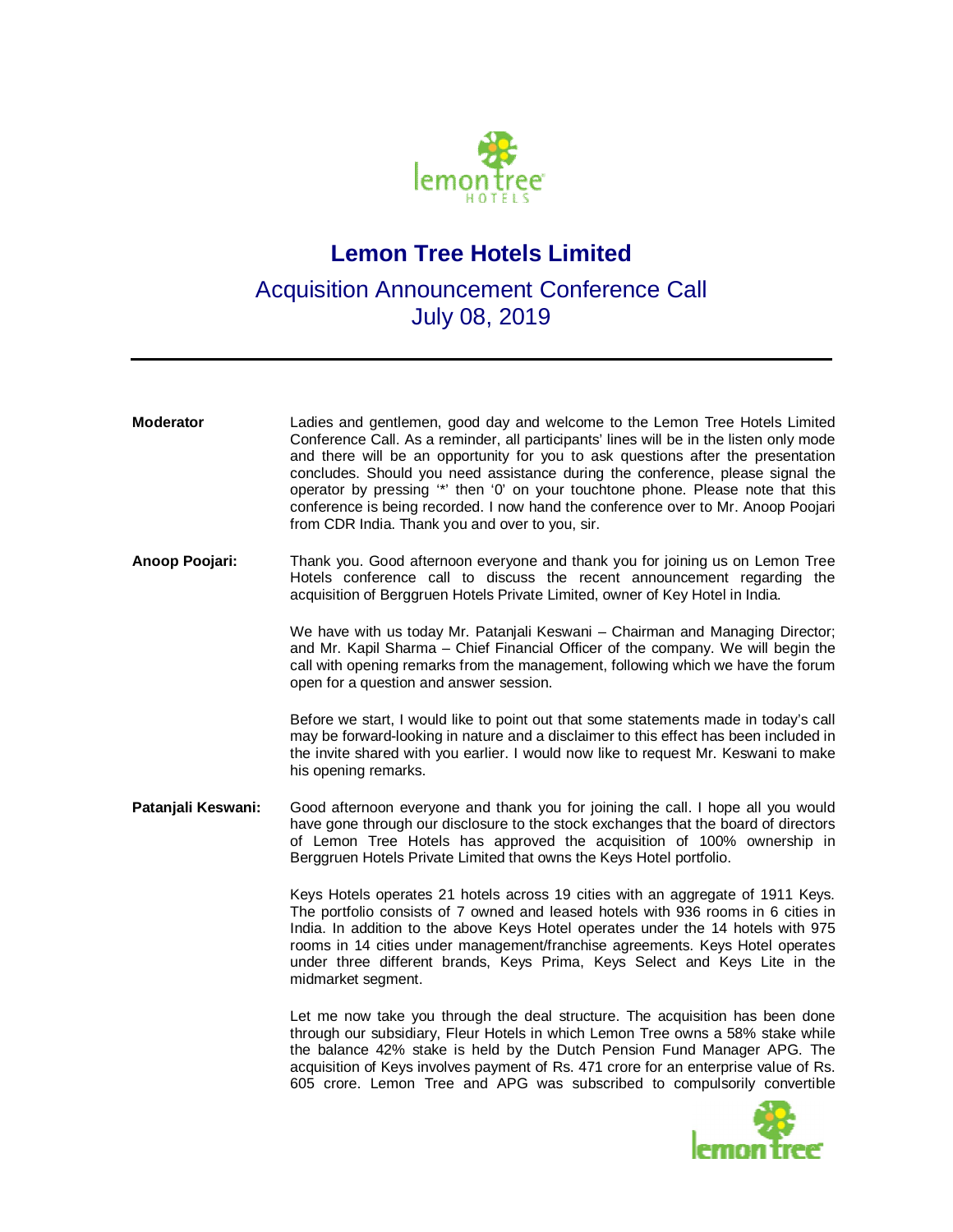preference shares of Rs. 61 crore for Lemon Tree and Rs. 360 crore for APG and the rest will be funded through cash already available in Fleur. The deal is economically lucrative and synergistic being in the same midmarket hotels segment as we are. The acquisition will help Lemon Tree fortify its leadership position in the midmarket hotels segment, increasing its owned and leased room by about 24% and it's managed rooms by 50%, taking it's room count to approximately 7800 rooms which is about 15% of the all India branded midmarket hotel supply. The acquisition also provides the larger repeat customer base and will increase our bargaining power with our customers as well as help us capture outbound guest traffic from the 11 new cities we will be present in after this acquisition.

Further in line with our asset light strategy Lemon Tree has proposed amalgamation of our wholly owned subsidiary Meringue Hotels into Fleur which owns our recently commissioned 303 rooms Lemon Tree Premier Hotel at Andheri in Mumbai. After the completion of both the above transactions the shareholding of Lemon Tree and APG in Fleur will remain almost the same.

We would also like to use this opportunity to highlight the impact of the new accounting standards AS-116 which came into effect from April is, 2019. As you are aware, we operate a portfolio of leased assets, leasing expenses under the previous accounting standard were disclosed and above the EBITDA line under it. The new accounting standard mandates recognition of a lease liability in the corresponding right to use assets. This will lead to increase in the size of the balance sheet. Interest shall be provided in the P&L account on the lease liability and depreciation shall be provided on the right to use assets. Hence absolute EBITDA and EBITDA margins will increase depreciation and finance costs are also expected to go up under this new standard which will be frontloaded over the period of the lease. As we have always maintained the metric, we track is cash profits. We would like to highlight that the new accounting standard is merely an accounting adjustment and there may be some actually some positive impact on cash flows due to probable reduction in tax liabilities under MAT.

I would now like to touch upon various aspects of this acquisition post which we will be happy to answer any questions in this regard.

So, the first broadband I would like to cover is the merger of Meringue Hotels with Fleur; here we will continue to retain our 58% ownership in Fleur but effectively since we manage the hotels owned by Fleur, we will continue to get a 65% economic share due to the fees we levy. Now if you look at the valuation of Meringue Hotel transfer, if you look at it broadly by FY21 we expected this hotel to earn about 15 lakhs per Key. So, effectively what we have done is there has been a 14% discount rate applied and if you do that the present value today is about 13 lakhs per Key. So, this is the rate at which it has been merged. Now if you look at the Keys acquisition, what we are doing is really the owned hotels are going to Fleur and the management contracts are going to Carnation Hotels. So, the merger of LTP Mumbai from Meringue plus the 61 crore that Lemon Tree is putting into Fleur plus the 360 crore APG is putting into Fleur will fund the entire acquisition of Keys and Lemon Tree shareholding still remains at little over 58%.

What do we hope to achieve with this acquisition; so I would like to broadly cover first the current financials. So, if you're looking at Keys Hotels, in FY19 they did revenue of 81 crore in owned rooms and management fees of about 6 crore, so the total revenue was 87 crore. The operating expenses were 49 crore and the EBITDA was 38 crore in FY19. Below this there was lease rent of 2.7 crore and corporate office expenses of 15 crore, so the net EBITDA was 20 crore which is roughly equal to 30X on the enterprise value of the acquisition which was 585 crore. If you look at

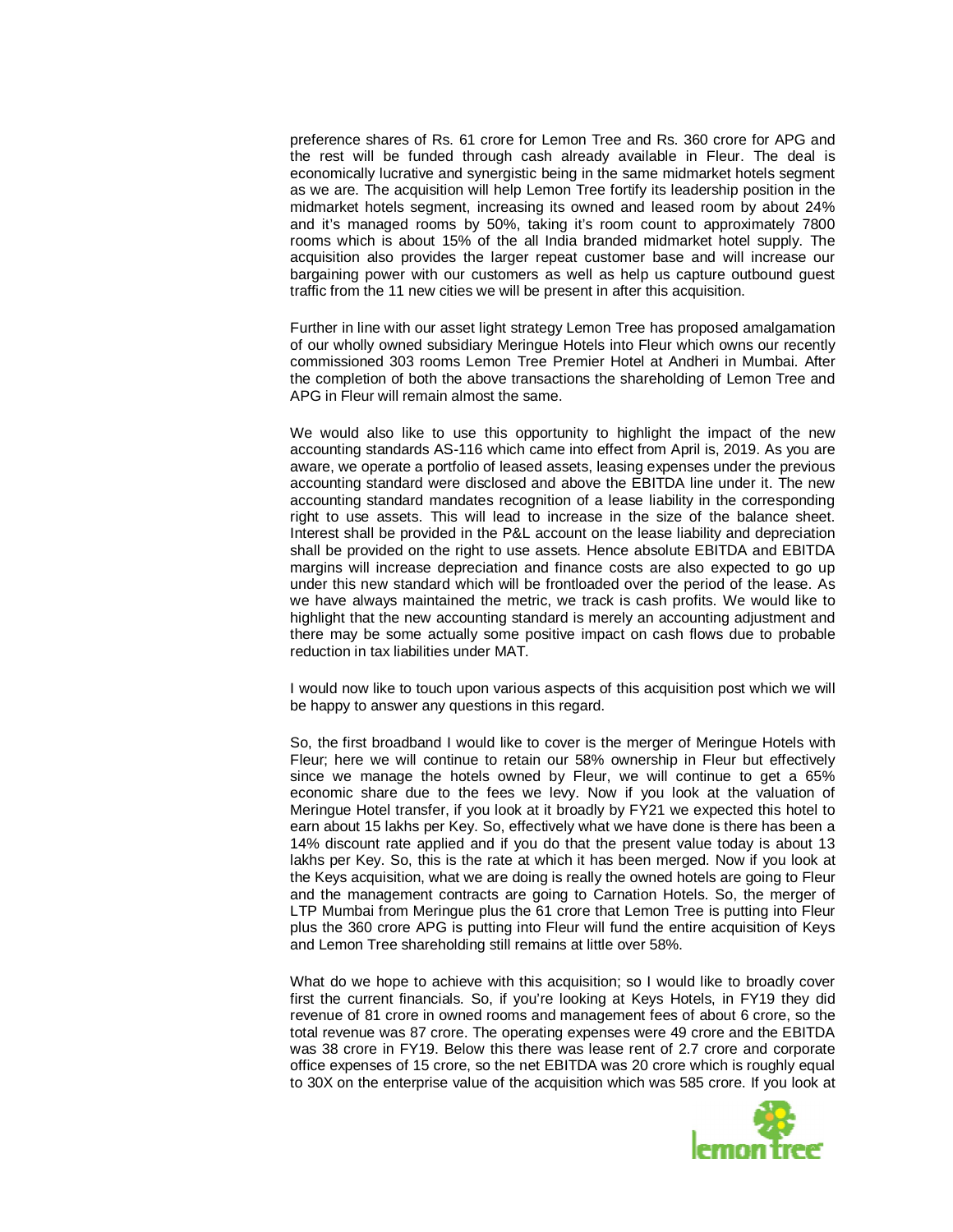FY20, their current performance this year before the takeover they have budgeted owned revenue of 93 crore and management fees of 6 crore which takes the revenue to about 100 crore, operating expenses are expected to increase by 5 crore to 54, so EBITDA would be 45 crore. If you remove lease rental and corporate office expenses the nett EBITDA is 27 crore which means we are buying it in current year multiple of 22.5. Now what we have done is we have evaluated the what else which are owned by Keys and compared them on an average to the same micro-markets where we operate and we have found that Keys ARR on an average is 25% below us and the occupancy is less than 10% than ours and the main reason for this is the distribution is much weaker than ours. Just for everybody's information we have about 250 sales people in about 34 cities in India. We also have much stronger relationships with online travel agents and corporate. So, if you add this together, we are fairly confident that we will be able to take the performance of Keys Hotel up fairly significantly. So, really in FY21 we have taken two cases, one is the base case and one is the target case. In the base case we have only increased the ARR by 5% and the occupancy by 10 and in the target case we have taken the ARR up by 9% and the occupancy by 10%. But in FY21 we expect the following to work out. The owned hotels revenue will go from 93 crore this year to about 113 to 120 crore, base case and target case, management fees will be transferred to Carnation Hotels, so the total revenue of this asset as it transferred to APG will be between 113 and 121 which will lead to an EBITDA between is 56 to 64 crore, lease rent will be about 3 crore but corporate office expenses due to redundant fees will reduce significantly to about 2 crore leading to a net EBITDA at a minimum range of 51 going up to 59 crore. So, the EV to EBITDA we expect that in the worst-case will be an 11.5X and in the expected target case will be 10X. I want to re-emphasize here that if we managed to increase the ARR to our levels then the EBITDA will grow 70 crore which means it will be less than 9X.

We are also planning to transfer as I mentioned earlier, the management contracts to Carnation Hotels which is roughly 3.5 crore of these management contracts, we will transfer at about 6x and this will be subject to Lemon Tree board approval. So, what is the outcome economically for Lemon Tree once this transaction is consummated? If we looked only at Lemon Tree with the 100% ownership in Mumbai, our expected EBITDA at 15 going up to 18 lakhs a Key in the next 2 years would be between 45 to 55 crore, say if 50 crore, so on an as is basis Lemon Tree would have gotten an EBITDA of about 50 crore, 1.5 to 2 years out. Now with this acquisition you will see that 1.5 to 2 years out Mumbai EBITDA will continue to obviously be 45 to 50 crore, the Keys EBITDA of owned hotels only will be 51 to 59 crore. So, put together we expect that the total EBITDA of Bombay plus Keys will be between 96 to 113 crore from which please remove fees which Lemon Tree will get from these assets directly which will be between 13 to 16 crore that we lead to a net EBITDA of 83 to 97 crore and Lemon Tree's share in that will be 49 to 57. Now the three key flow through Lemon Tree are the fees from the owned assets which will be 13 to 16, Lemon Tree's fees from the Keys managed assets which will be 4 to 5 plus Lemon Tree's share of the net EBITDA which will be 49 to 57 crore if you add the three together it adds up to 66 to 78 crore which means that if you look at what we have treaded off, we have fundamentally increased our standalone EBITDA, our pro forma share of EBITDA by about 45% to 50%.

Now some other points I'd just like to quickly point out is that the capture of traffic in demand from the 11 new cities that we operate in post the Keys acquisition will have a network effect because typically when we open hotels in new cities we capture a disproportionate share of the outbound traffic from those cities to the cities where we operate. The next point is Lemon Tree will increase its market share from currently 11% to about 15% of the branded midmarket supply in India. Also, in keeping with Lemon Tree stated strategy of unlocking value through monetization of assets, the transfer of Meringue Hotels has achieved that. This will also lead to

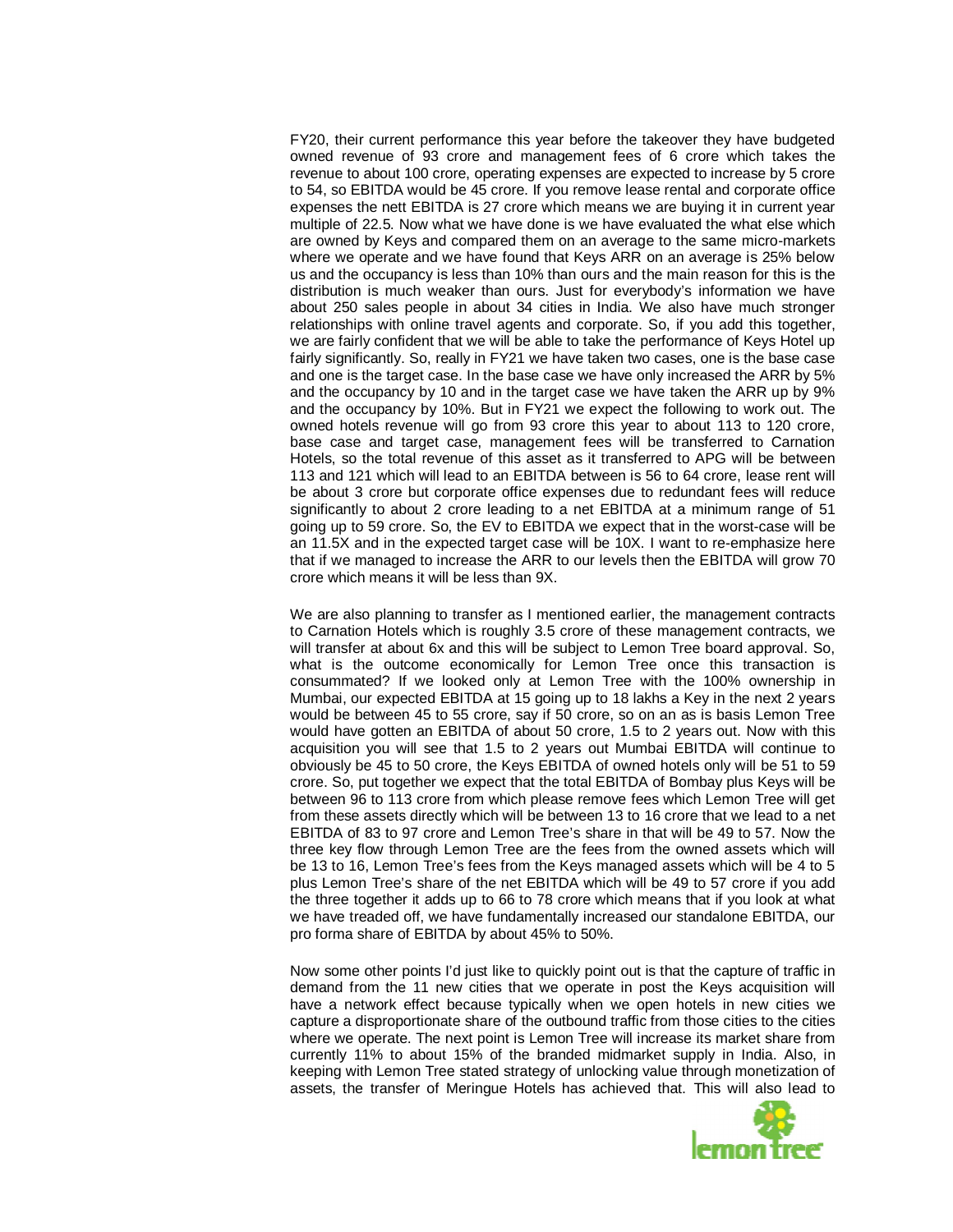dominance in two key micro markets for us which is Bangalore Whitefield and Electronic City also in Bangalore where we will control over 50% of midmarket supply. We will also in this process Lemon Tree will acquire three new brands which will help us to target hotels for management contracts will do not qualify for Lemon Tree standards which has been a big issue for us in the past.

Just to give you an example of how asset monetization helps us increase our economic share with our joint venture in Fleur with the 59% ownership our economic interest is about 65%. When we reduce this to 50% our economic interest is 57 and should we ever go down to 25%, our economic interest will be 36%. So, clearly there is a very strong case for us going forward to monetize all our assets to the maximum extent possible in order to maximize the return which really comes from the management fees.

The next point I would like to touch upon is the impact of the change in accounting norms. If I synopsize it and I'm normalizing it for 100% revenue in Lemon Tree hotels today, our EBITDA at an aggregate hotel level is 50.4%. Below the line there are two expenses that will be affected which are lease rentals and Ind-AS which will reduce by 4.4% thereby increasing our EBITDA by this 4.4%. However, interest and depreciation will increase by 7.3%, so effectively what this means is it impact PBT by -2.9%. Tax in turn we expect will be impacted by -0.6% and therefore PAT will be impacted by -2.3%. All these percentage numbers relate to the revenue.

Now if I summarize it, the cash profit going forward will be PAT plus depreciation plus other non-cash expenses minus lease rental. So, if you look at cash profit visà-vis our old way of defining it which was PAT plus depreciation, cash profit for Lemon Tree will increase by 3.5% of revenue. Thank you and we are now open for questions.

- **Moderator:** Thank you very much. We will now begin with the question and answer session. The first question is from the line of Ratish Warrier from Sundaram Mutual Fund. Please go ahead.
- **Ratish Warrier:** You told about this acquisition giving you, positioning using different new brands which you don't have, so you talked about the Bangalore experience, so could you talk a little bit about that little bit in detail in terms of positioning and pricing and what's the different type of customers you are going to serve of there and what could be the opportunity at those sub-brands?
- **Patanjali Keswani:** If you look at the branded midmarket segment in India, it comprises of about 53,000-54,000 rooms pan India. But if you look at the unbranded legal standalone hotels in India, the numbers are approximate, so that's a disclaimer but it is between 350,000 to 450,000 rooms. As you know we have a subsidiary of ours called Carnation Hotels which is a third-party manager for hotels which are part of this segment but we have found in the past year or two that we have been unable to take some hotels on management contract because they do not meet the very specific brand standards of Lemon Tree Hotels. My view is that the three brands that Keys has which is also positioned at 2 Star-3 Star and 4 Star levels, these brands will be acquired by Lemon Tree Hotels in this transaction and will be used to manage hotels which do not meet our brand standards. We estimate that this opportunity is in the many tens of thousands of rooms and with the acquisition of these three brands we feel we will be able to aggressively target these hotels. Now this is fairly common globally. If you look at the real big players like Hyatt or Hilton or Marriott, they have multiple brands at the same price points which are targeting different products and also different customer segments. If I get to some specifics for example in Electronic City, we already have a 175-room hotel and Keys owns a

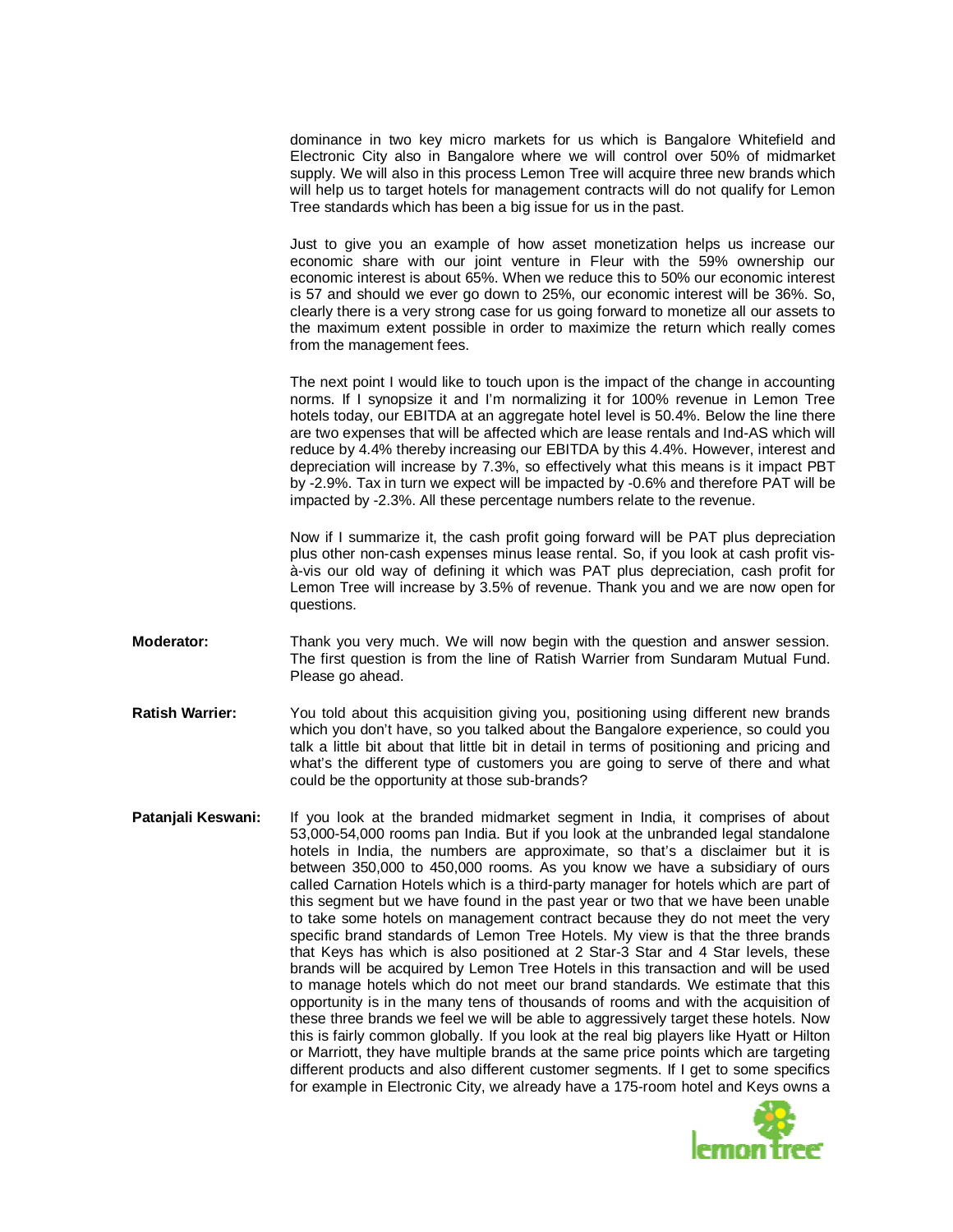150 odd room hotel. So, we have combined the two with 325 rooms we will control I would reckon about 75% to 80% of the midmarket supply in Electronic City. Similarly, if you take Whitefield, we already have a 130 hotel, Keys owns a very nice 220 room-cum-service department hotel there, put together this gives us about 350 rooms which would be about 50% of all midmarket supply in Whitefield. Now the advantage of supply aggregation for us is very simple. It enables us to control pricing to a large extent.

- **Ratish Warrier:** And over the medium term what kind of capital allocation you think will go into this part of the business?
- **Patanjali Keswani:** My expectation is that these hotels that we have acquired from in this Keys portfolio, probably Whitefield and Pune will be rebranded as Lemon Tree Hotel, so they will require some capital infusion. We have estimated it will be about 10 to 11 crore. The rest of the portfolio which is the other 5 hotels will require some minor investment which will be sub-5 crore. So, put together over the next 2 to 3 years we will invest about 15 crore in upgrading these hotels. There will be no more capital allocation.
- **Moderator:** The next question is from the line of Himanshu Shah from HDFC Securities.
- **Himanshu Shah:** Firstly, are we any other potential target or we would be in discussion with for any other strategic asset buy besides Keys?
- **Patanjali Keswani:** Well, no. We want to integrate Keys and do a good job there. However as I said we are always open to partnerships with large funds who are willing to own assets for which we will be very happy to manage/brand them.
- **Himanshu Shah:** Is it fair to assume that as you highlighted just in the previous question we would continue with the Keys brand in the foreseeable future? So, now we would be like technically operating 6 brands and 2 brands and 6 sub-segments.
- **Patanjali Keswani:** So, Himanshu to answer your point Keys Lite and Red Fox will be positioned similarly at 2 Star levels with 3 Star service. Lemon Tree Hotels and the main Key brand will be at 3 Star, Keys Prima and Lemon Tree Premier will get the 4 Star. As you know we are launching also another brand called Aurika which is going to be at the upscale level and we have two hotels opening, one is in Udaipur in another three months and one will be the new Bombay hotel. So, these are targeted at the very large underserved segment of upscale hotels in India and basically what we are trying to do is very simple, we are trying to capture maximum share of wallet of our customers from 2 to 4.5 Star. Let me give you an example; the other day I was talking to a customer of ours who has stayed 20 times in Lemon Tree in the last three years of which 17 times he had stayed in the Red Fox in Jaipur and 3 times in our Lemon Tree Hotel in Goa. In Jaipur he paid Rs. 2000 a night for 17 visits and in Goa he paid Rs. 9000 per night staying in our Lemon Tree Hotel in winter. So, I asked him why he did that and he told me I like your brand because when I go for work I just need a room which has air conditioning which is clean which is safe which is hot water and clean linen which is what Red Fox gives me and I go for business to Jaipur. When I go for a holiday I am relatively price insensitive and therefore I like your hotel although it is at Rs. 9000. So, my broad view is we have been talking to multiple customers over the last 2 to 3 years and my broad view is that the Indian consumer operates from 2 to 4.5 Star and he's willing to take anything based on value for money and his specific need in that visit. So, we would like to capture this entire share across both business and leisure and we would also like to fundamentally aggregate as many hotels as we can in the midmarket segment because that leads to greater choice for customer, it leads to a greater

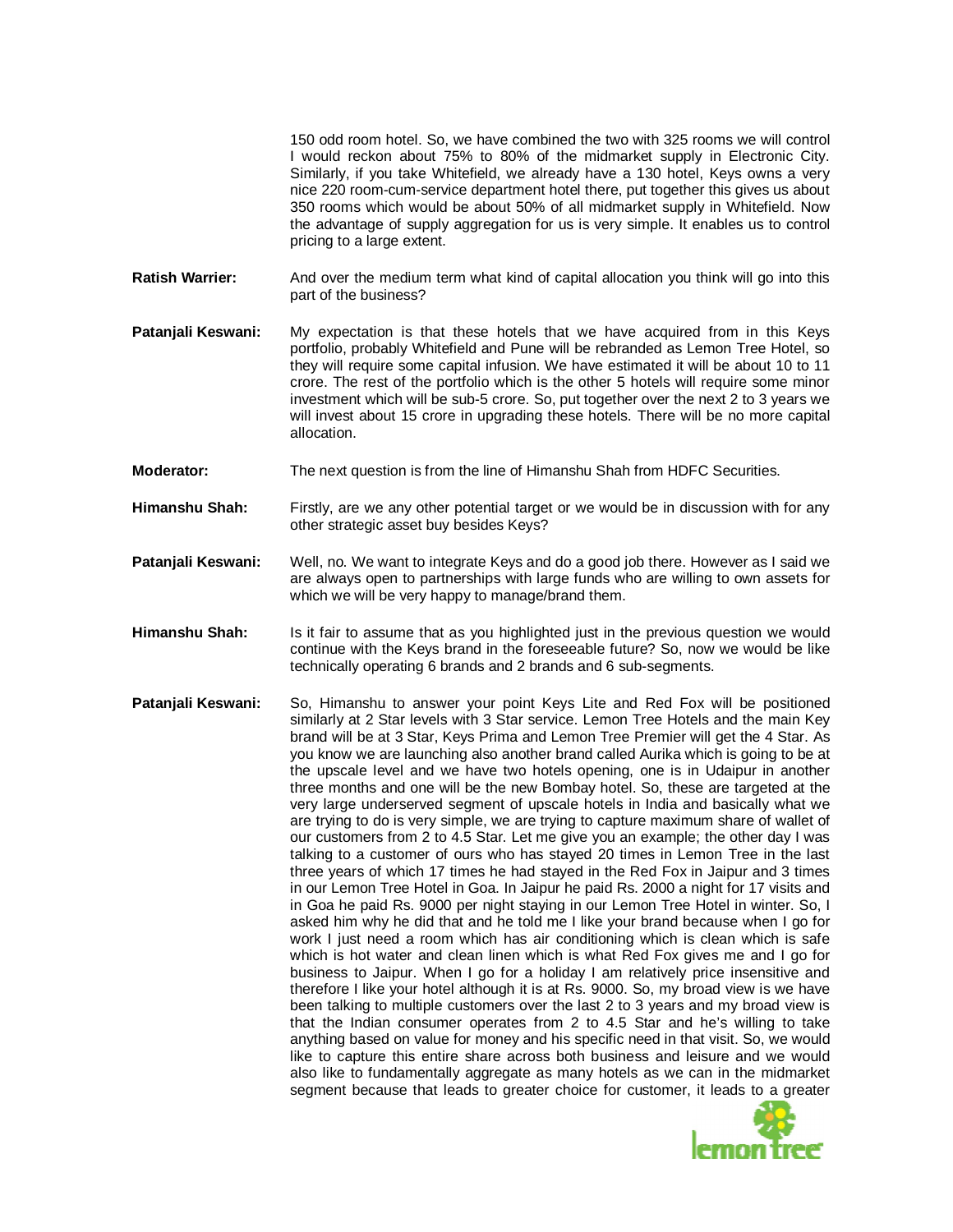customer base for us and a larger loyalty program and it enables us to also build more traffic across cities and negotiate better with our large corporates.

- **Himanshu Shah:** Are the management contract terms similar to all contracts of Keys Hotel or there is any potential upside or maybe downside of risk of loss of property or anything?
- **Patanjali Keswani:** Their contracts are I would say 60% equivalent to ours. There is always the risk of losing contracts or strengthening contracts. It is a little early for us to say this because we are now in conversation with the owner. We however feel that we will be able to add very significant value to the owners of Keys Hotels which are managed by Keys and I think our relationship with them will continue and will in fact even strengthened for mutual benefit for both sides.
- **Himanshu Shah:** When you are saying 60% is it more on fee percentage terms or on what parlance you are referring to that number?
- **Patanjali Keswani:** Their fees are less than ours per room.
- **Himanshu Shah:** If you can just help me with why the current promoters have sold out or cash out, is it just due to the inherent inefficiencies and higher corporate expenses etc. or there is something beyond that?
- **Patanjali Keswani:** I think there are multiple reasons, so I have not spoken to Nicolas Berggruen who owns the hotel—though we have exchanged a couple of e-mails—my assessment is that it's a call taken by him that he does not want to invest further in the hotel business in India and since this is not been able to scale up perhaps therefore regional plan, it's become subscale and therefore inefficient and which is why I think he decided to exit from it. I can't comment more because actually interestingly I never asked them why they are selling. But I have visited all their owned hotels and I can tell you they are very nice assets.
- **Himanshu Shah:** The Mumbai property, is it fair to assume it has been valued at around 1.4-1.5 times the investment, is the ballpark calculation correct or I am grossly incorrect on this number?
- **Patanjali Keswani:** You can work it backwards Himanshu but all numbers are there. You can easily work it back. Let me add one last point; it has been valued very well I can promise you that.
- **Moderator:** The next question is from the line of Dhruv Jain from Ambit Capital.
- **Dhruv Jain:** Just wanted to check on your debt repayment plan, when you had started the other business, the lease rental business you had said that you will push the debt repayment plan to about one year. So, what will happen to that after this acquisition?
- **Patanjali Keswani:** Nothing significant. In fact, if you have noticed our system debt equity has reduced after this transaction not increased. Keep in mind that 360 crore of Fleur from APG which is coming in as pure equity. So, even if you hypothetically take 240 crore as debt which it is not actually, the debt to equity in this transaction is roughly 0.66:1 which is less than our system average. More importantly the total EBITDA that we expect to earn at the asset-co level will be at the least will be 4.5X of the debt but more likely 3.5X. So, it's very safe in cover and I don't see any issue in servicing this debt from the EBITDA that we earn and our target to write down 100% debt in the group in the next 5 years still remains very much there.

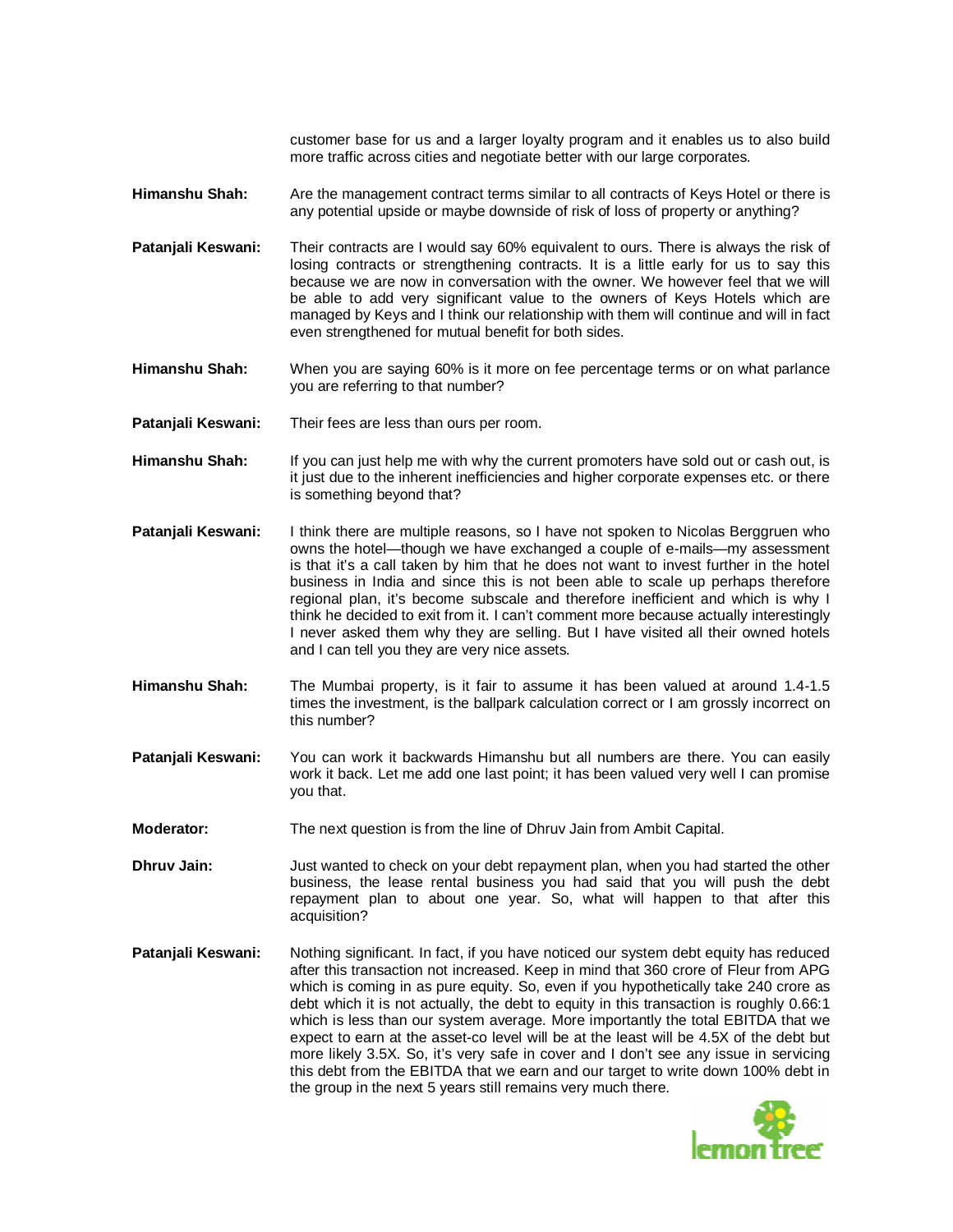- **Dhruv Jain:** How is the lease rental business progressing, any updates there?
- **Patanjali Keswani:** Yes, so there are multiple assets that are close to fruition. As I think I had mentioned earlier in analyst call we are being conservative, initial assets are only being taken on long lease, so capital requirements are very little. Of course, the P&L will change now with these new accounting standards but broadly I can tell you that we are looking at a fairly significant addition in the next 12 months to this portfolio of leased assets in Hamstede. If I remember right about 5000 rooms are under discussion right now and I expect most of them will close but as long leases, 30-year leases basically.
- **Moderator:** The next question is from the line of Nihal Jham from Edelweiss.
- **Nihal Jham:** You mentioned that on an average the ARR for Key's brand is 25% lesser than what Lemon Tree does. So, is it similar across all the three brands that you compare right now Keys Lite and Red Fox and Lemon Tree and Keys?
- **Patanjali Keswani:** It is similar wherever we have comparable hotels. In other places in fact the ARR is my guess is about 40% less than what we would like it to be. So, the numbers I gave you on the base case and the target case; if you noticed talked only about a 5% to 9% increase in ARR. We are obviously expecting a far more significant increase over the next 2 years but the numbers I gave you gentlemen was what we would do if we went to sleek basically. Let me give you an example, in Whitefield we have a 130-room hotel where we do 87% or 88% occupancy at about Rs. 4000. 500 m or 800 m from us is the Keys Hotel which is a very pretty hotel. It has about 120 rooms and about 100 apartments or maybe if you less apartments. Sorry but the total number is 220 keys. This does 73% occupancy which is 15% less than ours at an ARR of about Rs. 3000. Now if you simply insert our numbers into this hotel then the acquisition on an aggregated basis make sense even if I do nothing with any other hotel. Similarly, in Pune we are in a very exciting market which is Pimpri-Chinchwad which is currently going through a bit of a slowdown because of the Auto sector. But on a medium-term basis, this hotel in our opinion is also about 30% less than what we would like it to be and about 8% less in occupancy. If you go to our Electronic City where we have an adjoining hotel, we are doing Rs. 4000 ARR, they are doing I think Rs. 2700 ARR. The occupancy is about 67%, our occupancy is 86%. So, I'm just giving you flavor, if we achieve the target which I'm very sure we will; we will increase the revenue only by 30% but if we achieve what we think we could achieve in the next 3 years then this acquisition multiple will be below 7.
- **Nihal Jham:** You have obviously given the business plan of thought in terms of the numbers you are expecting from this acquisition. But just as a counter thought that ideally all these hotels have been in existence for say more than 5-6 years and this group has been operating since 2006; so is it that still after being as a descent player with 2000 rooms is still not been able to achieve the kind of distribution within operating as such discount to say your property or in general what we should be getting?
- **Patanjali Keswani:** Of course, I will give you an example; the Whitefield hotel which is Lemon Tree's was brought from Asian Hotels (West) a few years ago when the ARR was Rs. 2000 and the occupancy was 50%. Today, the ARR is Rs. 4000 and the occupancy is 88%. I think that should answer your question.

**Moderator:** The next question is from Suman Kumar from Motilal Oswal.